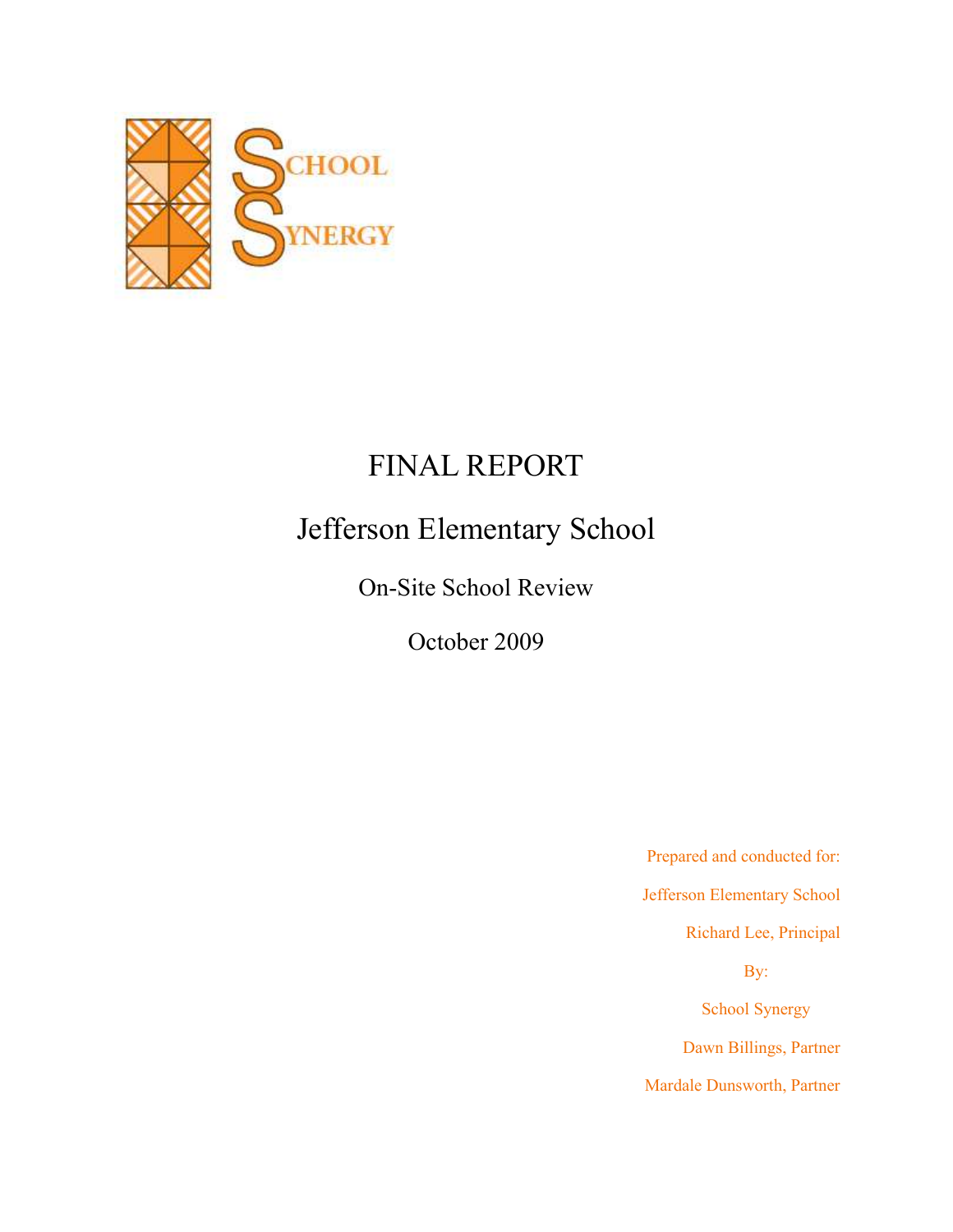The **On-site School Review** provides schools with an in-depth analysis of areas strongly tied to increasing student learning and achievement. The review team extends its appreciation to Jefferson Elementary administrators, staff members, students, and parents for the opportunity to work together on this on-site school review, which took place in September 2009.

## **Section I: The Process**

#### **Effectiveness Indicators**

The center of the school review process is the Effectiveness Indicators. These research-based indicators provide the organizational structure for the on-site school review. A synthesis of this research is found in *The High-Performing School: Benchmarking the 10 Indicators of Effectiveness, © Solution Tree Press, 2009.*The effectiveness indicators that Jefferson selected for benchmarking were:

- Effectiveness Indicator 2: Instructional Program
- Effectiveness Indicator 3: Student Assessment
- Effectiveness Indicator 4: School Leadership
- Effectiveness Indicator 7: Student Connectedness, Engagement, and Readiness

#### **Tools and Processes**

The effectiveness indicators are used to compare current school performance to that which is found in effective schools. Each effectiveness indicator is broken down into components called "characteristics" and "traits." To determine where on the effectiveness continuum a school is currently performing, the review team collects evidence from various sources, including surveys, documents, and observations conducted during the on-site review. The different sources yield information about different characteristics and traits of the effectiveness indicators. For example, each question on a survey is tied to a specific trait.

#### **Document Review**

Documents from which data were drawn include:

- State School Reports (2007 and 2008)
- Techno Technology based Mathematics and Reading Assessment reports
- Textbooks and supplemental material
- Parent Handbook
- School Board minutes
- Attendance data
- Grant applications
- School, Community, and Student Profile (draft)
- Apogee Curriculum maps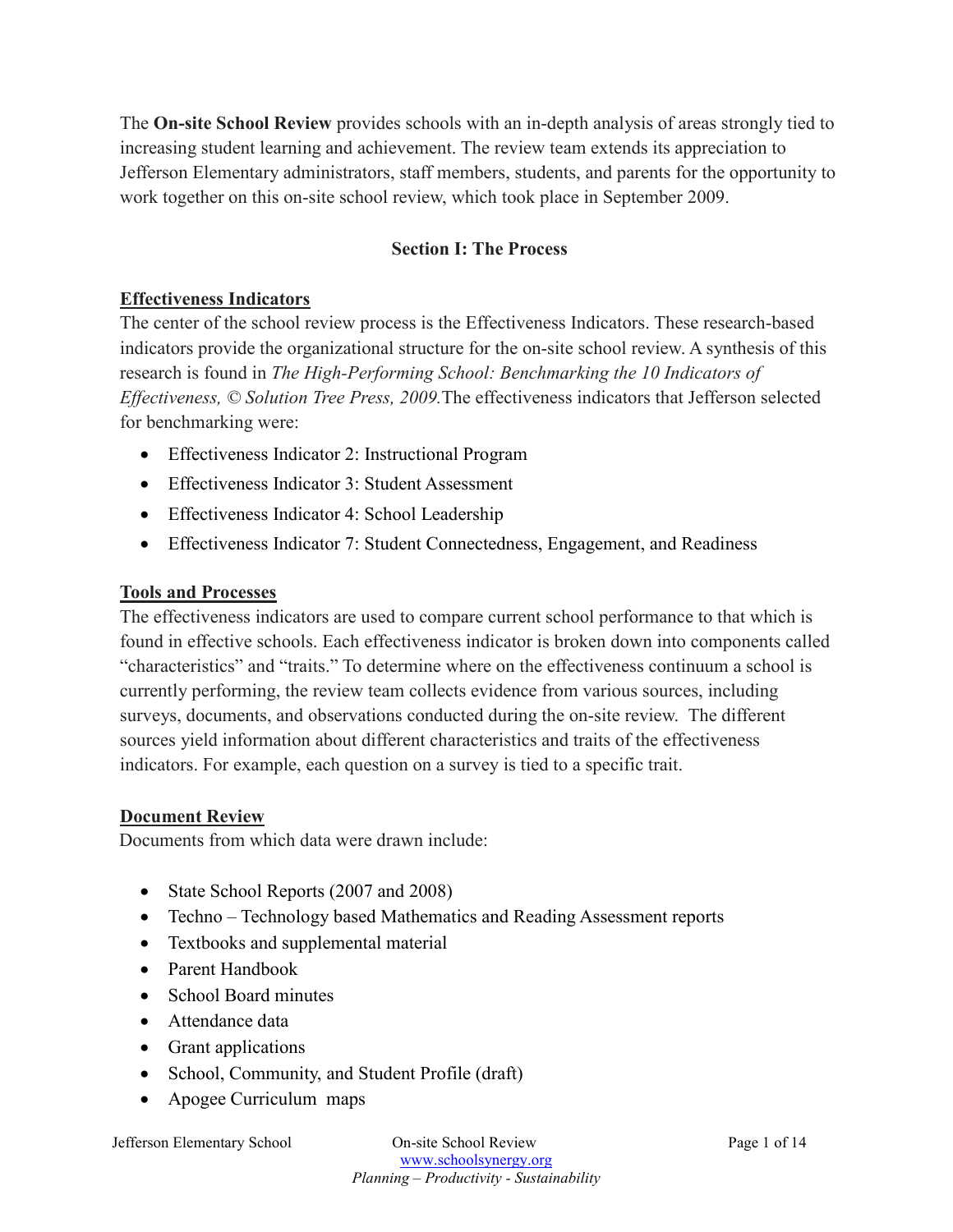- Administrative policies
- Report cards
- Afterschool Program Calendar
- Expected Schoolwide Learning Results
- Samples of student work
- Strategic Plan

### **Student Work**

Student work provides valuable insights into the school's instructional program. Prior to the onsite portion of the review, all teachers were asked to collect and score written student work (both in class and homework) over a one-week period. Student work was received from 16 regular education classroom teachers and one special education teacher. A total of 158 assignments were reviewed. This work was then analyzed to determine its level of cognitive demand and its rigor in relation to state standards.

## **The Visit**

Central to the review is the time the school review team spends at the school site. At Jefferson Elementary School two team members spent three full days on-site and four additional days in data analysis and writing of the final report. The team has an extensive background in school improvement, coupled with a deep knowledge of the effectiveness indicators and the on-site review processes.

During the on-site portion of the review, the team:

- Collected and analyzed surveys from:
	- o 26 classified staff members
	- o 112 parents
	- o 28 teachers/administrators
	- $\circ$  63 students (5<sup>th</sup> and 6<sup>th</sup> grade)
- Conducted structured interviews with
	- o 21 teachers
	- o 8 administrator/specialists
	- o 16 students during classroom observations
- Held 2 focus groups with classified staff (instructional and non-instructional)
- Conducted 16 classroom observations, allowing team members to observe 15 to 30 minutes of instruction in each classroom. Observations focused primarily on mathematics lessons.
- Held 2 parent focus groups attended by 19 parents of 33 students currently attending Jefferson.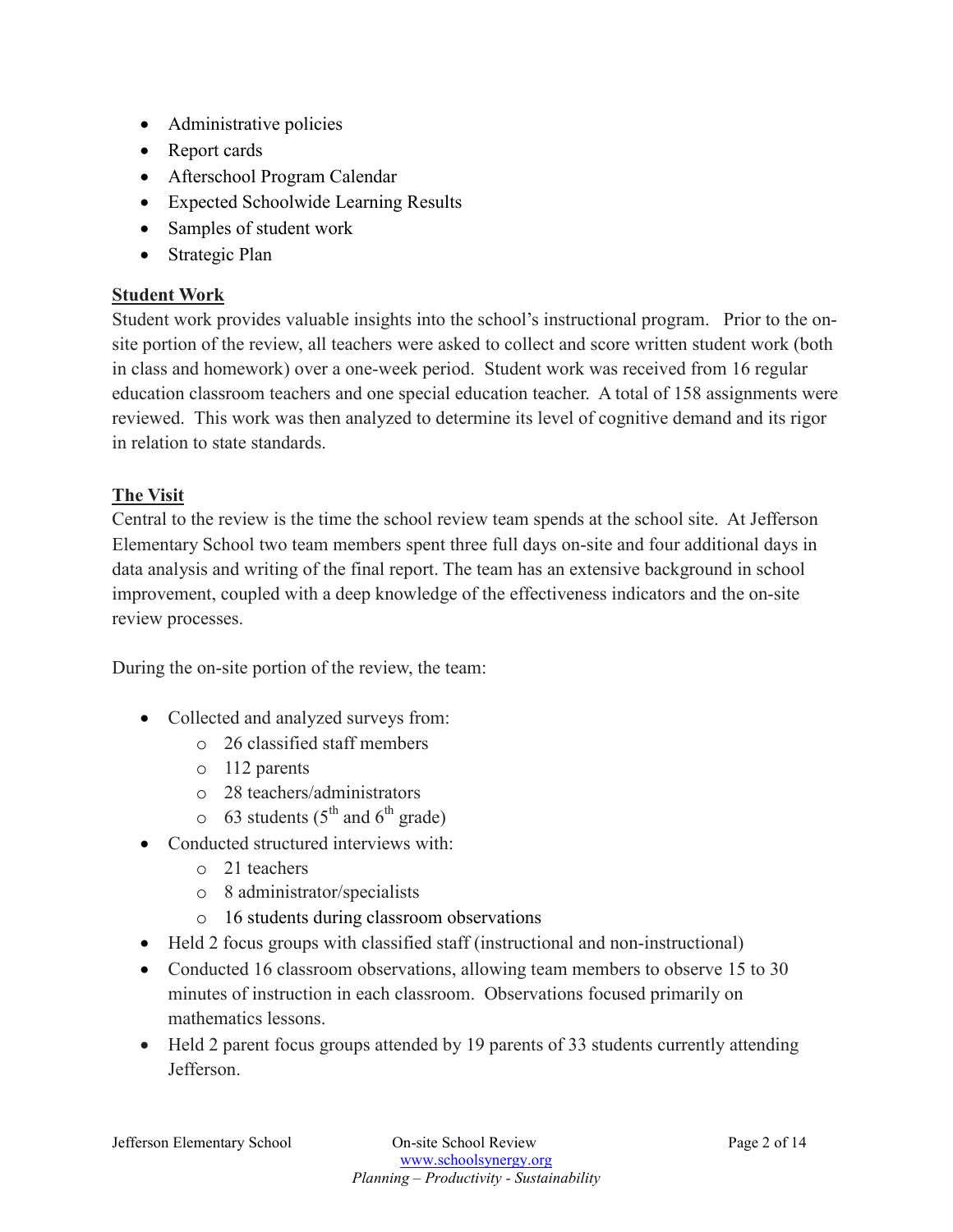## **Evidence and Commentary for Effectiveness Indicator 2: Instructional Program**

The instructional program is the reason for which the school exists – its core mission. In this area, the team looked at the instructional program as a whole including its rigor (providing access, challenge, and support for all students), its flexibility (providing individualized tools, strategies, and assessments for all students), and its supportive teaching components (providing curricular cohesion, professional collaboration, and instructional leadership).

Central to an effective instructional program is a commitment to all children making substantial learning gains in every grade. At Jefferson, administrators, staff, parents and students strongly share this belief as shown by surveys of parents (90%), teachers (100%), and students (94%). This was affirmed in focus groups and interviews.

Learning targets were clearly communicated to students and parents. When asked about the rigor of those instructional targets, teachers strongly believe (96%) that students find their classes "rigorous and challenging." Parents and students however were split in their assessment of the degree of challenge in schoolwork with 58% of parents responding positively to the survey question "My child's schoolwork is challenging," and  $64\%$  of  $5<sup>th</sup>$  and  $6<sup>th</sup>$  grade students responding that they found their schoolwork "challenging."

In classroom observations instruction overall was found to be of high quality. Seventy seven percent (77%) of observed instruction was judged as rigorous in relation to state standards. Questions of students were frequently aimed at higher order thinking skills as defined by Bloom's Taxonomy. The analysis of written assignments completed in-class or as homework showed that 90% of the student work was aimed at grade level appropriate or higher content, only 9% of that work targeted higher order thinking skills.

Research has identified tight coordination of instruction and frequent communication between specialists and general education teachers as an important component in ensuring all children learn to high levels. Jefferson teachers, specialists, and educational assistants indicated in interviews that in many cases this coordination should be strengthened. Teachers in interviews and surveys commented on their desire for time to meet with other teachers for shared planning and collaboration. While 46% of the teachers said it was always or most often true that, "I have time to meet with other teachers" in interviews, teachers described this collaboration as limited to within grade level teams and rarely between grade levels. In interviews several staff members mentioned a lack of coordination and collaboration between specialists and general education teachers as a problem. While some teachers mentioned weekly early release occasionally being used for instructional collaboration, teachers stated that rarely was this time used for instructional planning and coordination. This aspect includes the special education program where teachers mentioned that there is "no specific time for special education planning" between general education teachers and teachers serving special education students.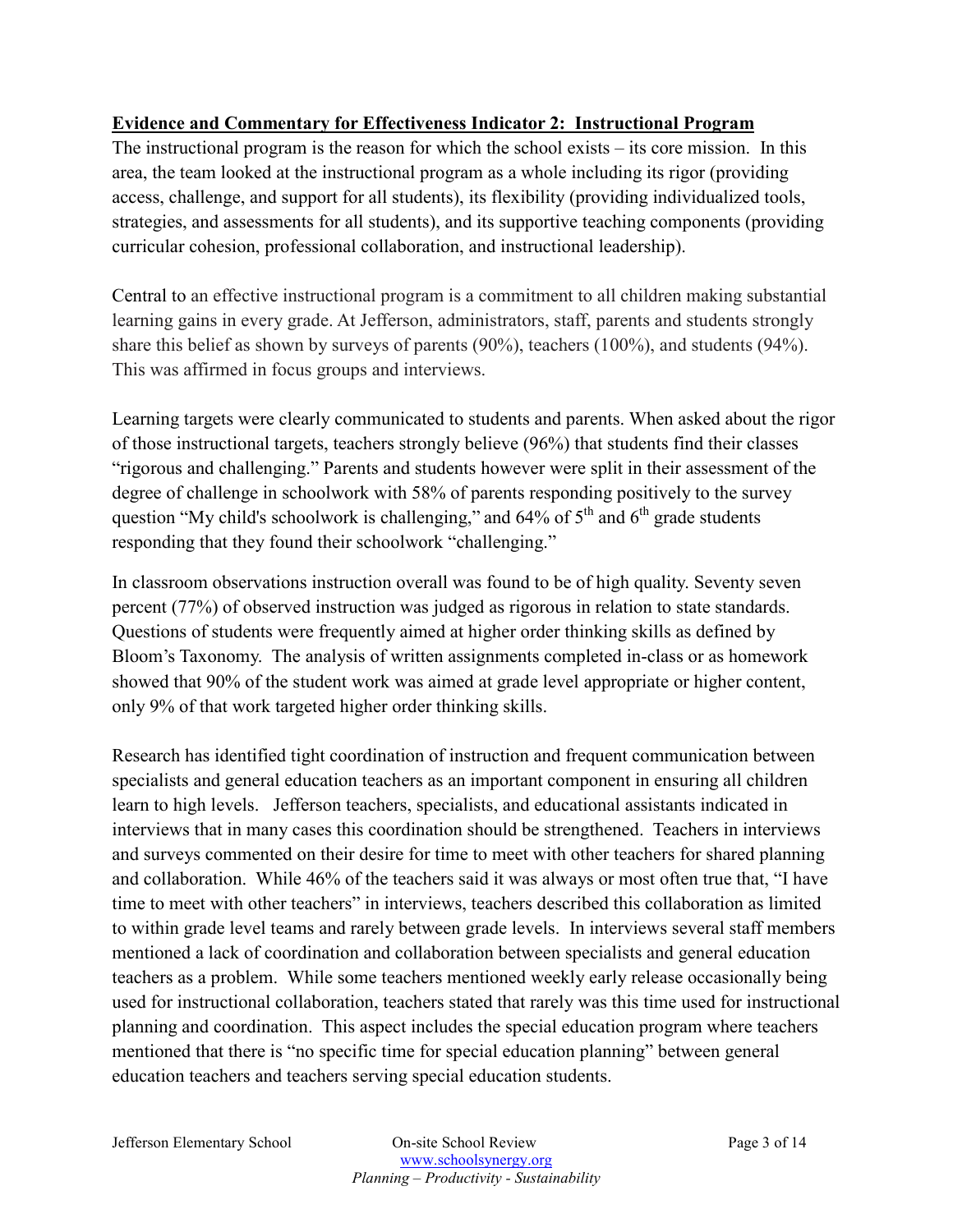In several instances, the times in which students were receiving pull-out remediation coincided with the time the rest of the class was receiving primary instruction in the same subject. Research has demonstrated that pull-out intensive interventions are most effective when they are provided *in addition to, not in lieu of* instruction occurring in the general education classroom. In the research based model, the remediation works to both help children catch up with their peers and additionally to prepare them, such as through the use of advance organizers, to more successfully take part in upcoming general classroom instruction in that subject. In order for these effective practices to be in place, communication and tight coordination is essential.

In effective schools, teachers have organized instruction to support clearly articulated and communication learning targets. This can be seen when students know why what they are learning is important and can explain where they are in the progression of steps to meet those learning targets. This characteristic was present to a high degree at Jefferson. Students know why what they are learning is important and during interviews were able to explain how what they were studying could be useful outside of school. Said one student about her mathematics lessons, "I already use it to figure things out at home – like how to divide pizza so everyone gets the same number of pieces."

The more engaged in their learning students are, the more they will profit from the lesson. When coupled with the high degree of rigor, this is a powerful combination. Classroom instruction at Jefferson in all classes was typified by a high degree of student engagement. In classroom observations, nearly all observed students (92%) were attentive to their teachers and involved in their work assignments. Students were well behaved and classroom environments conducive to student learning. In observations, students knew the classroom routines and with few exceptions needed little prodding to move seamlessly from one activity to another. During classroom observations, interviews with those few students who were not "on-task," showed that these students had almost always already mastered the instructional content of the daily lesson and were waiting for the rest of the class to catch up. Differentiated instruction is a research based strategy to engage all students in their learning regardless of their current level of learning. In some classes evidence of differentiated learning was seen, while in others this was not observed.

A well defined and enacted written curriculum ensures that students at every grade level receives just the right instruction, in just the right sequence with what is needed to learn to their highest potentials. Jefferson is in the process of, but has not yet completed laying out its written curriculum using Apogee Curriculum Mapping tools. That this work is as yet incomplete may explain why 55% of the teachers reported in surveys that school administrators observe their teaching and provide feedback on whether what was taught matches the written curriculum and 45% of the teachers disagreed. When the curriculum is complete, research shows that schools administrators in the most effective school ensure that the taught curriculum matches the written curriculum and pacing charts through frequent informal classroom observations.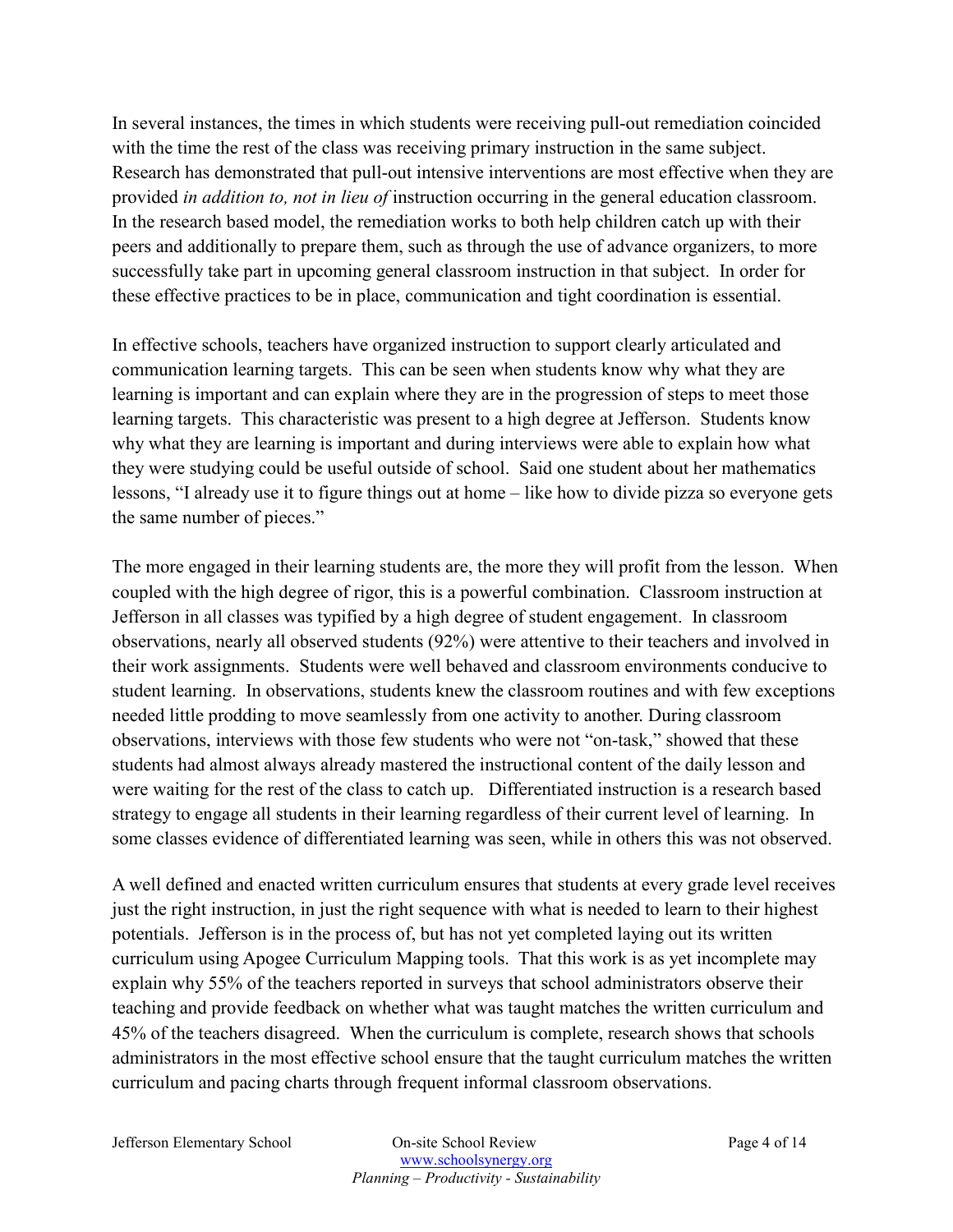During 13 of the 16 classroom observations team members recorded measures of instructional rigor, high expectations of all students, student engagement, use of varied instructional strategies, content knowledge, meeting the needs of diverse learners, use of instructional time , and effective classroom management. **The consistent presence of most of these characteristics was very high and is illustrative of the identified strengths of the Jefferson instructional program.** The results are summarized in the chart below. *Note: When a characteristic was "not observed," the characteristic was not scored.* 

| <b>Classroom Observations</b>                                                         |                                                                                         |                                                                                             |                                                                                     |
|---------------------------------------------------------------------------------------|-----------------------------------------------------------------------------------------|---------------------------------------------------------------------------------------------|-------------------------------------------------------------------------------------|
| Characteristic                                                                        | Number of<br>observations in<br>which the<br>characteristic was<br>consistently present | Number of<br>observations in which<br>the characteristic was<br>not consistently<br>present | Percentage of<br>classes in which the<br>characteristic was<br>consistently present |
| Students answer questions from both<br>higher and lower orders of cognitive<br>demand | 7                                                                                       | $\overline{2}$                                                                              | 78%                                                                                 |
| Teachers convey high expectations of<br>all students                                  | 11                                                                                      | 1                                                                                           | 92%                                                                                 |
| Students are actively engaged in<br>classroom activities                              | 12                                                                                      | $\mathbf{1}$                                                                                | 92%                                                                                 |
| Class work is rigorous                                                                | 10                                                                                      | 3                                                                                           | 77%                                                                                 |
| Teachers demonstrate strong content<br>knowledge                                      | 11                                                                                      | $\boldsymbol{0}$                                                                            | 100%                                                                                |
| The needs of diverse learners are met<br>through varied instructional strategies      | 6                                                                                       | 5                                                                                           | 55%                                                                                 |
| Class time is used effectively                                                        | 10                                                                                      | 3                                                                                           | 77%                                                                                 |
| Classrooms are orderly and behavior is<br>well-managed                                | 12                                                                                      | $\mathbf{1}$                                                                                | 92%                                                                                 |
| Percentage Overall 83%                                                                |                                                                                         |                                                                                             |                                                                                     |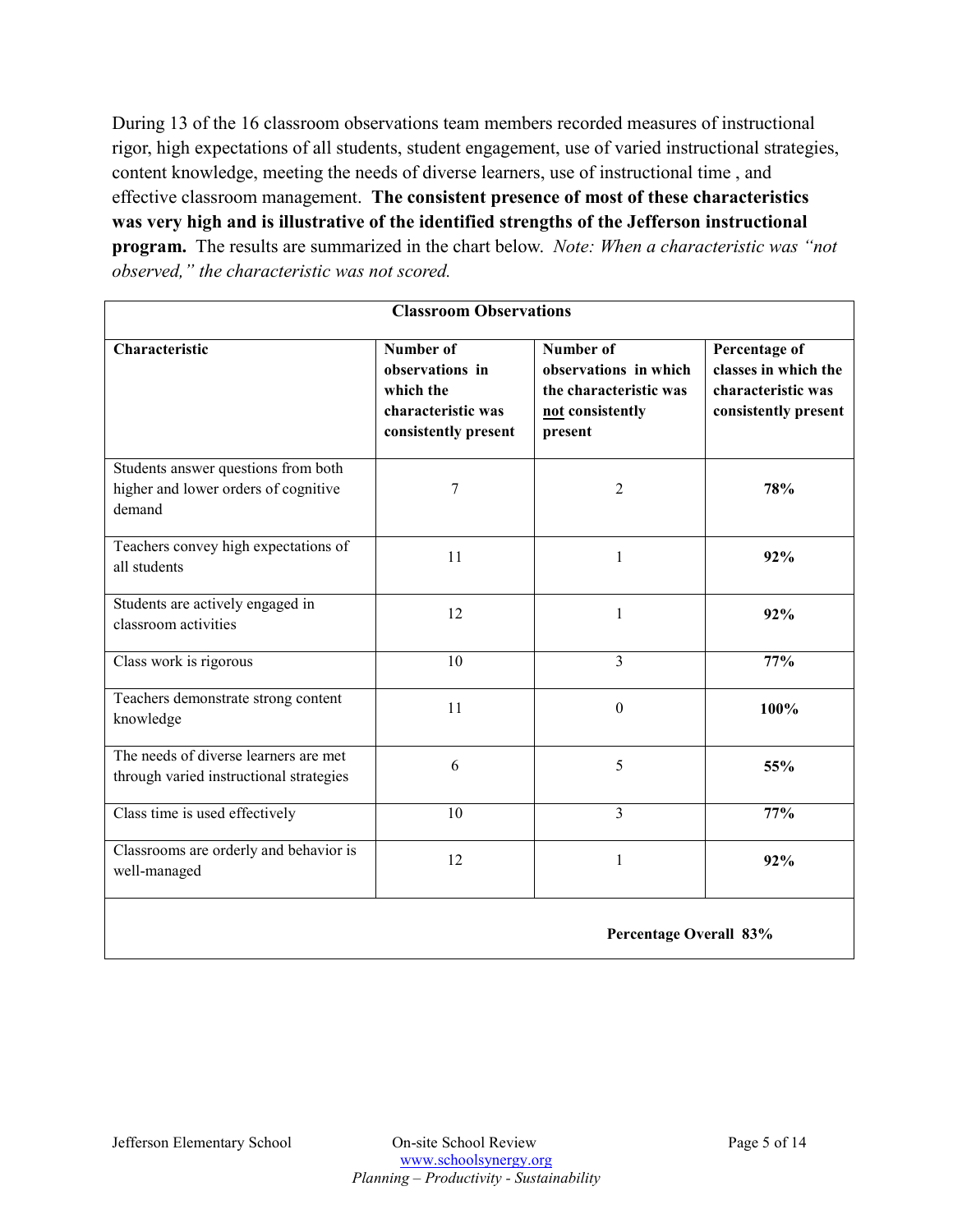## **Evidence and Commentary for Effectiveness Indicator 3: Student Assessment**

Student assessment is used to determine the specific knowledge and skills attained by individual students, to improve classroom instruction, to adapt instruction or prescribe interventions for individuals or group of students, for the evaluation and improvement of larger instructional programs, and in measuring and comparing schools, districts, and states for broad public accountability.

In effective schools formative and summative assessments are used improve the schoolwide instructional program and to provide teachers with the data they need to differentiate instruction for groups of students and to pinpoint problem areas for students experiencing difficulties. Using the data to place students into small and flexible work groups, each having the same instructional goals but with differences in the time allotted, the materials being used, the amount of individual work demanded, or the time devoted to a particular task.

High quality assessments are powerful tools for improving instruction and learning. In the survey of teachers, 92% responded that it was always or most often true that they "use formative and summative assessments in each unit" they teach. During interviews teachers commonly referenced daily skill checks and weekly exams as formative assessments, and unit exams and end of chapter tests as summative assessments. While most teachers acknowledged that the mathematics textbook did not exactly match the standards, they typically used the textbook driven assessments. Teachers also acknowledged that these measures do not provide the systematic data set that could be shared from one grade to another and between special and general education to provide information as students move from one program or grade to another. This makes administration and analysis of school wide diagnostic measures essential. To meet this need, Jefferson has adopted Techno's diagnostic on-line mathematics and reading assessment programs. While these assessments are administered quarterly for all students, the results are not used by teachers to determine needed intervention or remediation nor to place, group, or regroup students.

Many teachers mentioned they did not trust the accuracy of the Techno results. It was common to hear that student scores derived from the tests were often quite different from the teacher's assessment of students' skills. In those cases in which differences were noted, it was believed that the teacher assessment was the more accurate measure. Several teachers said that they believed students were "guessing" or "randomly clicking" leading to the perceived inaccuracies. Teachers remarked that individually selected reading ability assessments and teacher determination are more commonly used to group students for Literature Circles or Novatime. Math grouping was not mentioned as a frequently used strategy by teachers.

Statewide assessment data provide valuable information for schools allowing them to compare their own performance with that of similar schools. Generally speaking, school staff members said that they did not use aggregated and disaggregated data from state assessments to improve the school's curriculum and instructional program. Seventy-seven percent (77%) of the teachers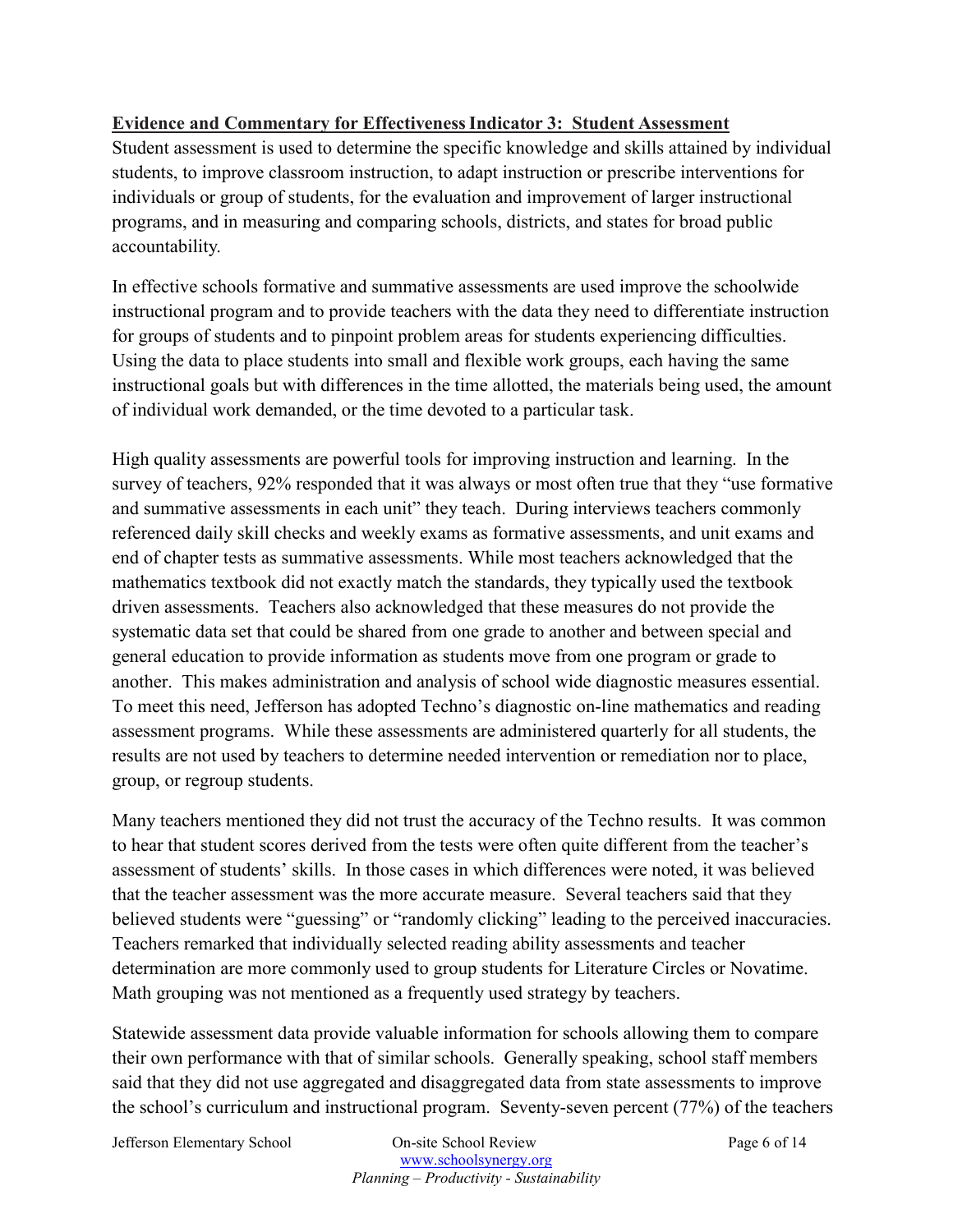surveyed and 67% of the classified staff reported that it was sometimes or never true that staff review and analyze state assessment data. When asked how the staff uses disaggregated data in deciding whether it needs to review or update the school's curriculum and instruction program, one teacher said that "this conversation does not really take place" and many variations of this sentiment were heard. While individual teachers talked about using data to refine their classroom instructional program, the use of statewide data would provide an additional tool in Jefferson's assessment toolbox.

While state assessment reports are provided to parents of children tested on the statewide assessment, when asked if "achievement data for your child is presented in a way that is understandable," parents overwhelming said that the variety of report cards and grading scales were confusing. They stated that they were unable to understand if, or the degree to which, their children had made progress when quarter and semester reports used different scales. They felt the standard-based "ME and MP" marks were unclear and they couldn't tell how these marks connected with State Assessments. One parent said that she received a note last week that her son was failing math and was recommended for summer school, but had not been able to tell from previous reports that he was struggling. Parents requested clear and consistent communication regarding the progress of their children.

#### **Evidence and Commentary for Effectiveness Indicator 4: School Leadership**

Effective leaders create a school climate where academic achievement is the primary goal and ensure that policies, procedures, and resources support that goal. The role of the school leader in setting and maintaining this priority is pivotal. These leaders have an unwavering focus on student learning. They work to put the supports in place so that teachers can focus on learning with minimal distractions, and ensure that their instruction is aligned with the written curriculum and of high quality. This indicator focuses on school leadership and examines the role of school administrators in developing, implementing, and maintaining improvement efforts that are focused on student learning.

The clearly communicated belief that all children can do well in school, making substantial learning gains each year is the foundation of effective school leadership. Jefferson administrators explicitly convey this belief. Teachers (92%) and classified staff (88%) in surveys agreed that the principal believes all students can do well at Jefferson. When asked if "school administrators believe all students can meet the standards, one teacher reflected back on staff meetings and noted that the principal frequently states that "students should be thought of first." Seventy eight percent (78%) of parents surveyed specifically on what school administrators believe about their child felt that school administrators believe that their child can do well in school.

A coherent and strategic plan that describes how the school will work toward its learning goals is a key in ensuring a schoolwide focus on excellence. The current school strategic plan is outdated. In interviews, surveys and focus groups, the principal, teachers, and classified staff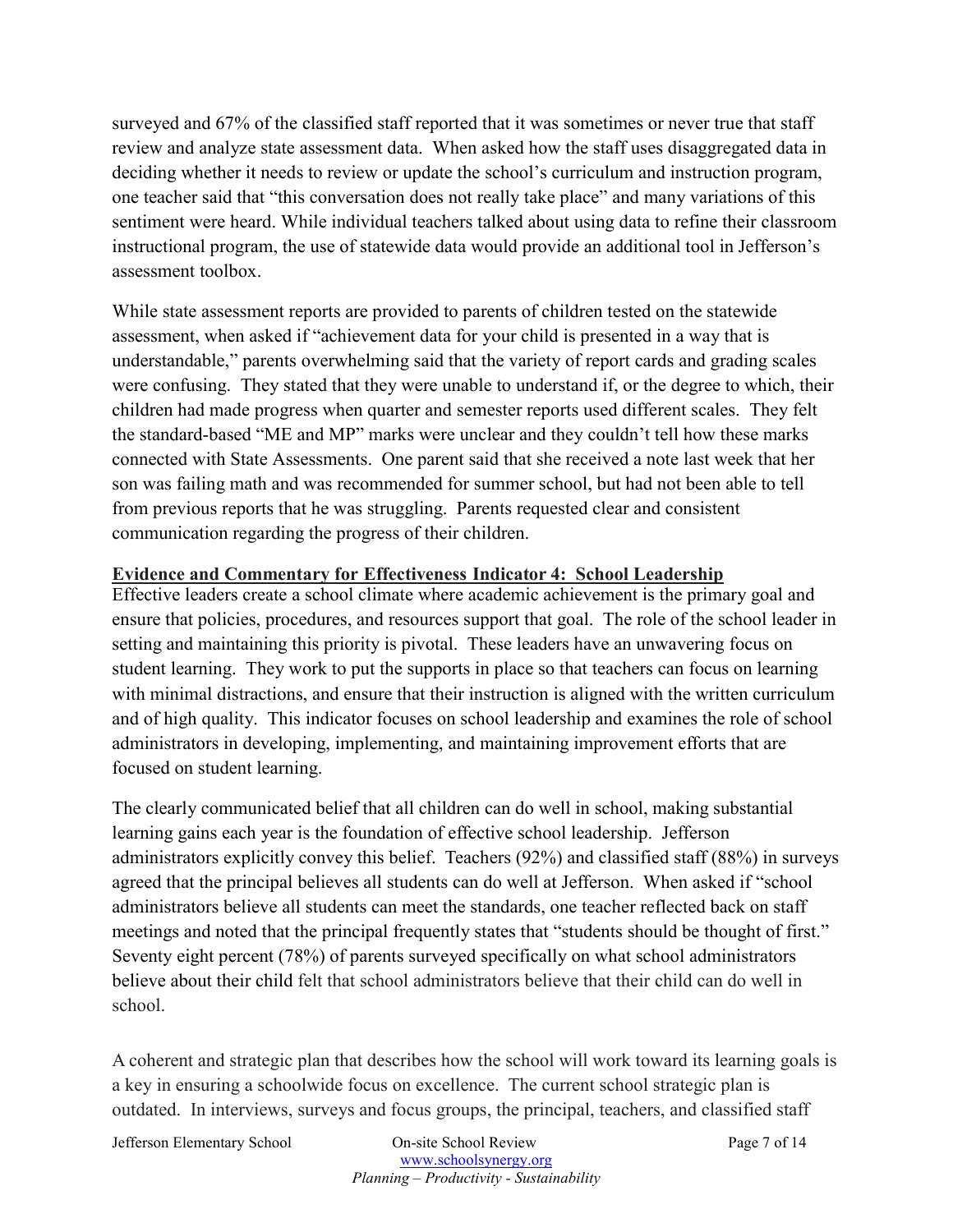concurred that the existing plan is not a working document used for planning and budgeting decisions. The staff and leadership are working toward accreditation this year and a revised plan will be required as part of that effort. School administrators have indicated their interest in using the results of the On-site School Review as a key part of that plan.

Principals of high achieving schools make a point of recognizing achievement. Such recognition, when public and formalized, is one of the symbolic rituals that enhance affiliation with the school and help to fortify its identity (Cotton, 2003). In surveys, teachers (29%) and classified staff (39%) believed that they were acknowledged for their accomplishments. Teachers also reported in surveys (61%) and interviews that there was no formal process in place at the school to identify staff members' expertise. Such a process could be as straightforward as asking staff to list their areas of accomplishment, expertise, and interest. This information could assist administrators and staff in knowing where within the staff (and perhaps extended to the community) such expertise exists.

Shared leadership is an area of strength at Jefferson. In fact, the core beliefs of this school is steeped in shared leadership. While survey data found that only 36% of teachers agreed that school leadership is shared among staff members, other evidence such as interviews, school board member minutes, and other school documents clearly portray an organizational system where staff members are involved in a variety of formalized leadership roles. Some of these leadership roles include: grade level chairs, school board members, and school board committee members. When asked, "Who are the leaders at Jefferson?" typically three to five people were mentioned. One teacher said, "You can be a leader here if you want to." In a focus group a classified staff member shared the following, "We are free to serve on committees, both voluntary, and sometimes we're assigned. If you want to be involved in leadership it is available."

Conflict emerged as a significant theme in this review. In interviews and focus groups, repeated references were made to tensions and conflict between staff members, between general and special education, between staff and administrators, between staff and the board, and between staff and parents. Staff reported that while efforts to resolve these conflicts (such as work with Zenith Learning) had sometimes resulted in temporarily improving the situation, the same or similar conflicts tended to re-emerge over time. All parties when asked indicated that the current situation was detrimental to the work environment and that they were anxious to resolve the conflicts. However, in no interview or focus group was responsibility for the situation or the solution seen as shared – rather the situations were always the result of someone's else's unreasonableness and that someone else needed to work to alleviate the problem. In nearly all interviews and in all focus groups, when asked if there was "anything you think we should know about, but have not asked," we heard a common theme of adult conflict often referred to as "drama" or "hurtful gossip" and even "sabotage." One staff member said, "It costs our school in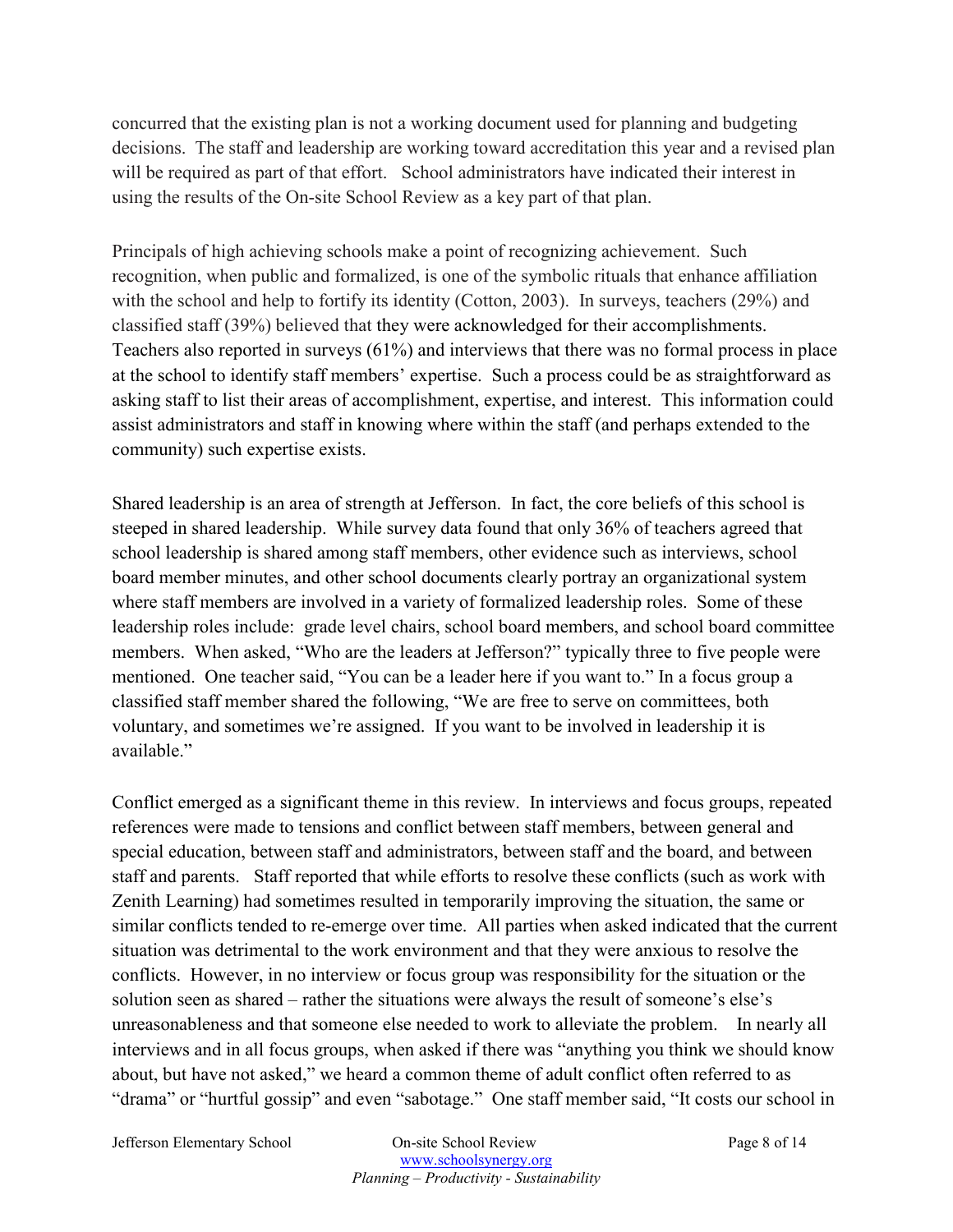moving forward." Another said, "There are a lot of rumors, it's simply part of the culture." Parents too are aware of the discord, and in some cases have been drawn in, providing another reason that this conflict should be addressed. On a positive note, students are generally unaware of adult conflict. In surveys,  $89\%$  of  $5<sup>th</sup>$  and  $6<sup>th</sup>$  graders responded that it was always or most often true that, "My teachers respect one another."

Conflict that extends over time has detrimental effects to the school community. Rather than simply "alternate viewpoints," conflict may harden into "opposing sides." Leaders may send or appear to send confusing or conflicting messages to staff in their attempts to address thorny issues. When clear and consistent communication is lacking, decisions may be seen as biased, lacking integrity, or fairness.

In effective schools, no matter what the source of the conflict, once all sides have been heard and an agreement reached, school administrators take the ultimate responsibility for ensuring that all staff members enact the agreement consistently and positively. This does not mean that the administrator bears this burden alone. It is the responsibility of all members of the school community, especially those who participate in school leadership in any of its many forms, to support the implementation of those agreements.

In our data collection around Characteristic 4J: *School administrators are adaptable and encourage innovation*, the data was split which made a definitive rating inappropriate in our model of Data<sup>2</sup>. For example, 50% of teachers agreed with each of the three traits of this characteristic and 50% disagreed. Some teachers gave examples of the principal being "very on top of things," and informed by research giving examples such a pursing the school review and accreditation, while others were disappointed that newsletters from the principal to the staff were no longer produced. In the areas of new and innovative ideas, one teacher said, "He forwards information and sends email, but it's up to me to follow through," while another said, "He brought in Techno and Apogee." In interviews, it was shared that new ideas are discussed at staff meetings and input is sound. Teachers also mentioned last year's retreat focused on team building.

Teachers in surveys and interviews acknowledged that formal staff evaluations are conducted by the principal on a timely basis and as prescribed by state law and contract wording. Informal classroom observations of all teachers, followed by structured feedback and coaching is an area that the principal has set as a goal for himself in the 2009-2010 school year.

While staff acknowledged that peer observation is encouraged by the administrator, and several teachers mentioned going to other schools to observe teachers, no formal requirement or program exists for all instructional staff, including educational assistants, to participate in frequent, wellplanned peer observation and structured feedback, coaching, or lesson study. Several staff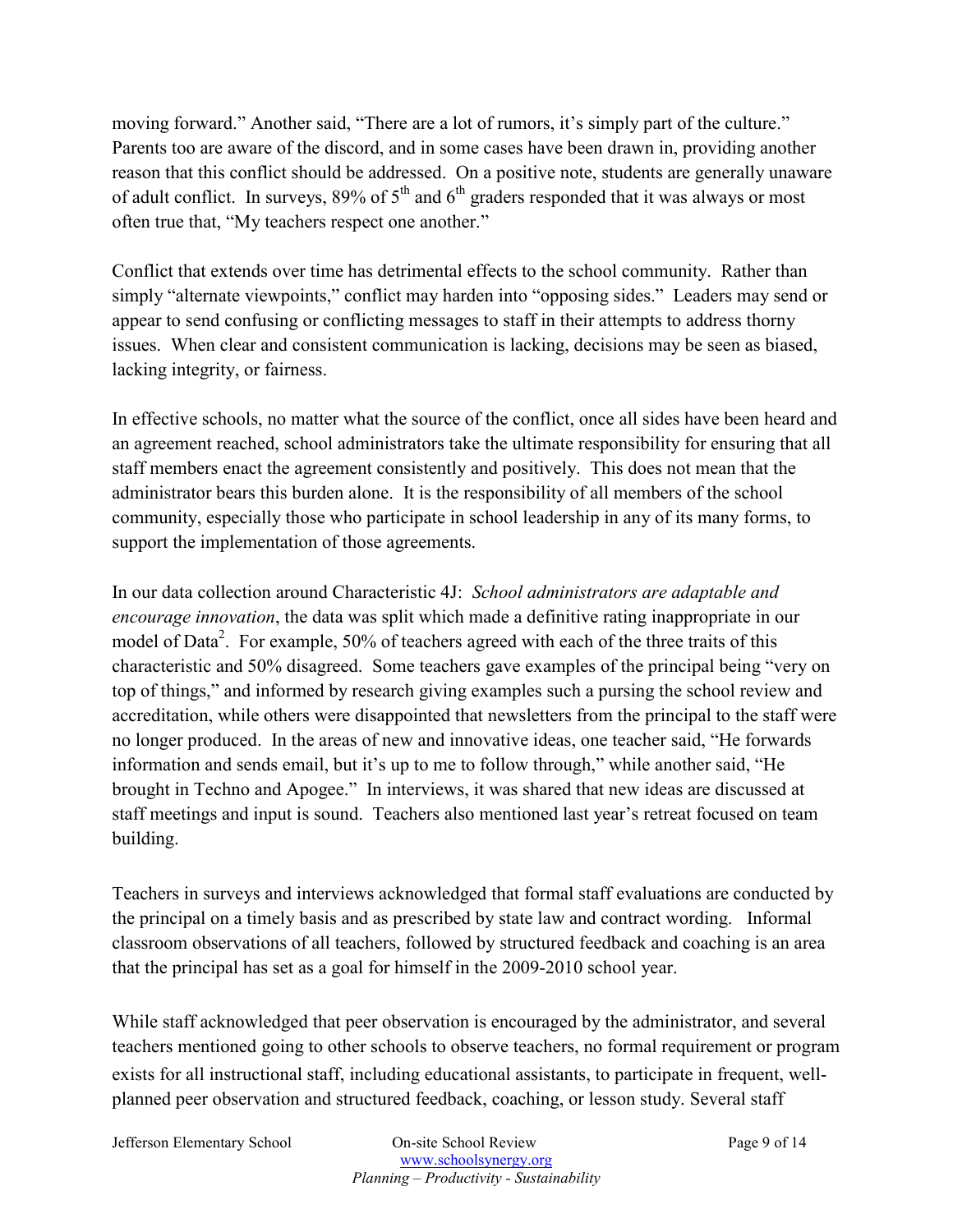members indicated interest in working to develop some or all of these research based practices at Jefferson.

# **Evidence and Commentary for Effectiveness Indicator 7: Student Engagement, Connectedness, & Readiness**

Readiness to learn is closely associated with subsequent performance in school. It is also important that students feel they are a part of the school community in order to learn effectively. This rubric identifies the level to which students feel connected to the school and identifies the systems in place to support students who are at-risk of underachieving or dropping out.

There is strong empirical evidence that school connectedness contributes to a variety of important positive educational outcomes, including increased motivation, classroom engagement, attendance, academic achievement, and school completion rates. Two indicators of connectedness are whether or not students "like" their school and how well they feel they "fit in" with the school and their peers. In surveys,  $84\%$  of  $5<sup>th</sup>$  and  $6<sup>th</sup>$  grade students at Jefferson indicated they "enjoyed attending the school" and felt they "fit in at the school." Sixth graders were the more positive of the two groups with 94% of student enjoying attending Jefferson and 91% feeling they fit in. Fifth graders were a little less sure with 75% enjoying attending and 71% feeling they fit in. When asked, "What do you have to do to be successful here?" one student responded "Be yourself and do your best."

Students who forge positive school relationships with adults and peers in schools are also more connected to their schools. In looking at the degree to which students had positive, trusting and caring relationships with adults and peers in the school, 92% of  $5<sup>th</sup>$  and  $6<sup>th</sup>$  grade students surveyed indicated that "there is at least one adult in this school that I can trust and who cares about me" Ninety percent (90%) said that they "had friends at this school." In focus groups with parents, one parent said, "Every day there's someone else my daughter has played with. Everyone seems to be friends." Parents also felt, for the most part, their children had good relationships with adults at the school. One parent said, "My son's classroom teacher is his primary support, but he also connects with the counselor and likes the principal."

An important function of the school's counseling and behavior management program is to ensure that students stay in and succeed in school. An effective counseling and behavior management system includes a system of schoolwide, targeted and intensive interventions to address those behaviors and other factors that put a child at risk of lower achievement levels and not completing school. These include excessive absences, low reading skills, low grades overall, retention in a grade level, disciplinary issues, high mobility, and poverty. Teachers in surveys and interviews indicated concern that a systematic approach to addressing at-risk factors and behaviors was not in place. Just 52% of teachers agreed with the statement that "The school has an effective program in place to help students avoid at-risk behaviors." While teachers recommend students who may need additional support for special services screening, and a team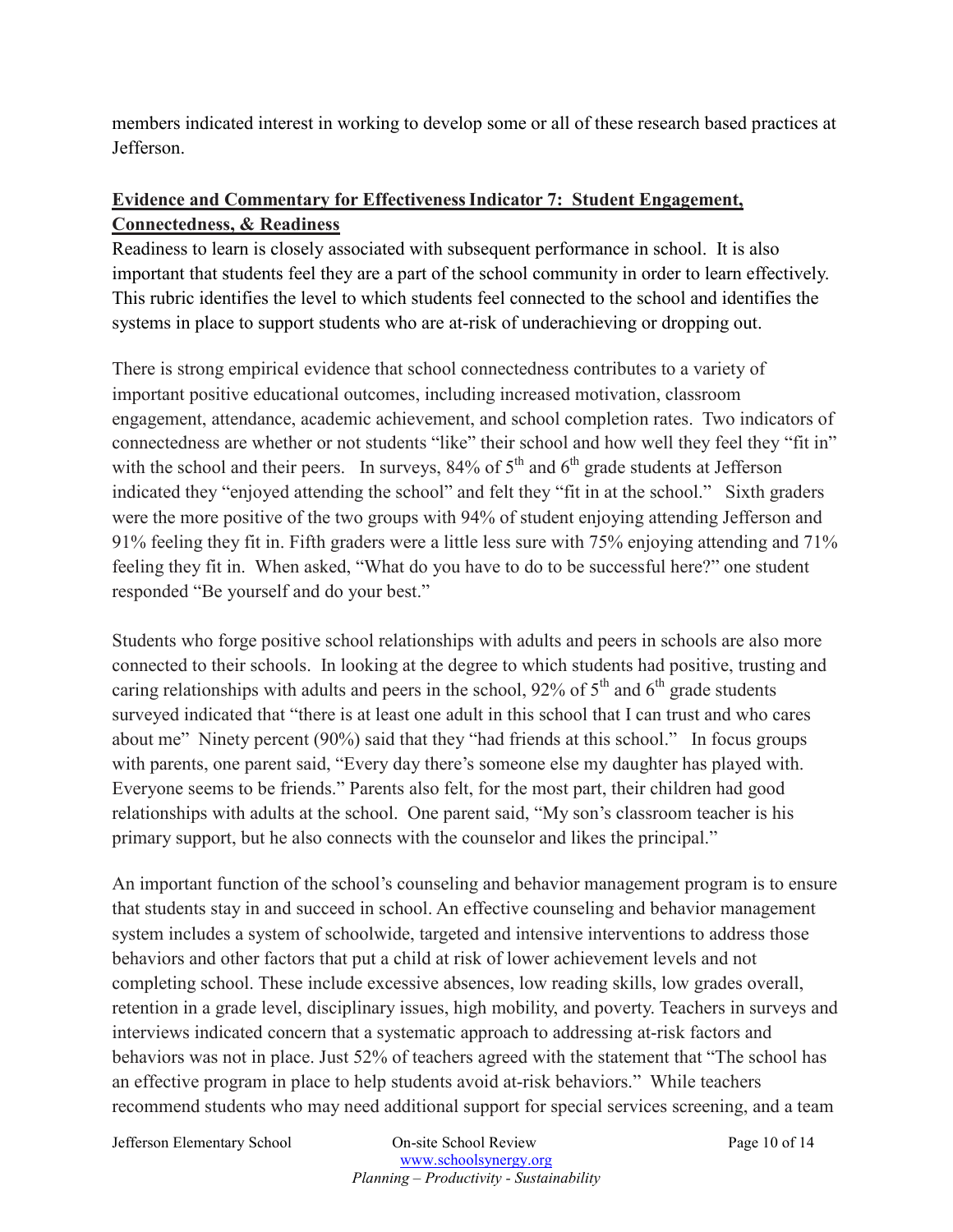is in turn assigned to determine services, one staff member said "There is nothing really structured. In reality the counselor is the program." In interviews, staff and administrators said that they believed additional work needed to be done in the area of targeted interventions and coordination.

An area of exceptional achievement at Jefferson is in helping students develop positive trusting relationships. While a variety of programs have been used over the past, the entire staff was recently trained in Zenith Learning and many staff members mentioned that strategies learned through this program have been successful in relationship building among students. Another program frequently mentioned was the Responsive Classroom. One teacher mentioned that these strategies have "helped to build schoolwide community." In addition, activities like the fun fair, movie nights, concert under the stars, and field day were mentioned as outside of school community building activities.

In effective schools students transition seamlessly from grade to grade and a system is in place to ensure curriculum alignment, communication and coordination. Jefferson staff indicated they believed the coordination between grade level teachers was not as strong as it could be. They cited as an example, ensuring all teachers understood (and then assisted students in understanding), what to expect in terms of academic and behavioral expectations as students move from one grade level to another. When interviewed, very few teachers outside of the 5/6 team routinely planned with or provided performance data to the next grade level teachers except informally. When asked "How do you prepare students for what will be required of them at the next grade level?" one teacher responded, "I feel my kids are prepared for the XX grade, but there's not a lot of communication." Another teacher responded, "I have taught at several grade levels so I feel I know the standards."

Transitions are more difficult when students move from one school to another, particularly those leaving small, personalized elementary learning environments and entering typically larger and more impersonal middle and high schools. Even students who have had few or no problems in one environment may experience dramatic changes in attendance and performance when making the transition between schools. One way to address these transitions is coordination between feeder pattern schools to ensure students are prepared for these transitions. Jefferson staff indicated that communication with middle schools into which Jefferson students transition could be improved to ensure articulation.

As with many components of school improvement, the areas of connectedness, engagement, and readiness are complex and interrelated. Students who feel a connection to and engaged in their school, their peers and the adults within their school have great advantages over their peers in less affirming schools.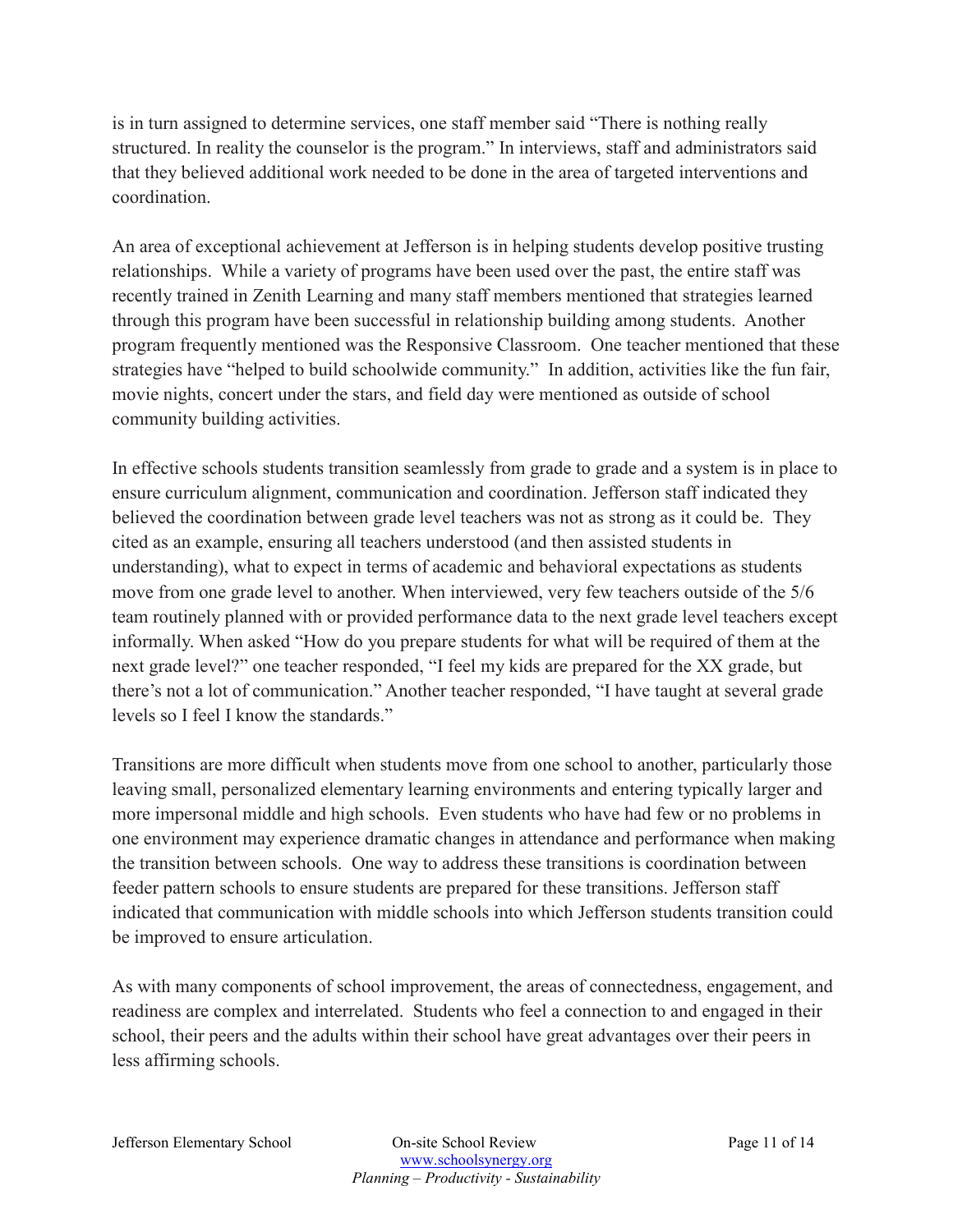## **Section III: Conclusions and Recommendations**

In this section, we identify the school's strengths and offer our recommendations. The recommendations focus on actions that have the promise to result in the greatest gains in student learning and achievement, or that will need to be in place before other improvement efforts can be successfully undertaken.

Prior to the on-site portion of the review, the review team analyzed student achievement data and other documents. Following the three-day on-site portion of the review, the team sifted through the data, reviewed evidence from interviews and observations, and followed up on data collection in the preparation of this report. The meticulous evidence-gathering and corroboration processes give us confidence in the validity of both the findings we reported in the previous section and the conclusions and recommendations we will offer in this section.

#### **Strengths Identified at Jefferson Elementary School**

- Classroom instruction
- Student engagement
- Student behavior
- Student achievement on statewide assessments
- High expectations for students
- Shared leadership
- Parent involvement and support
- Student connectedness to school
- Positive, caring, trusting relationships between students and adults at the school

## **Recommendations for Jefferson Elementary School:**

## **1. Develop a schoolwide strategic plan focused on student learning including the following components:**

- Involve all stakeholders in creation of the plan;
- Disaggregate student achievement data analysis;
- Identify measurable student achievement goals for each grade level in at least reading, writing, and mathematics;
- Identify other school improvement goals necessary to improve collaboration, communication, leadership, work environment or other research-based areas;
- Identify strategies to reach the goals;
- Gain commitment from all stakeholders to use the plan to guide decision making; and
- Develop a monitoring process to track attainment of goals and to adjust the plan as necessary.